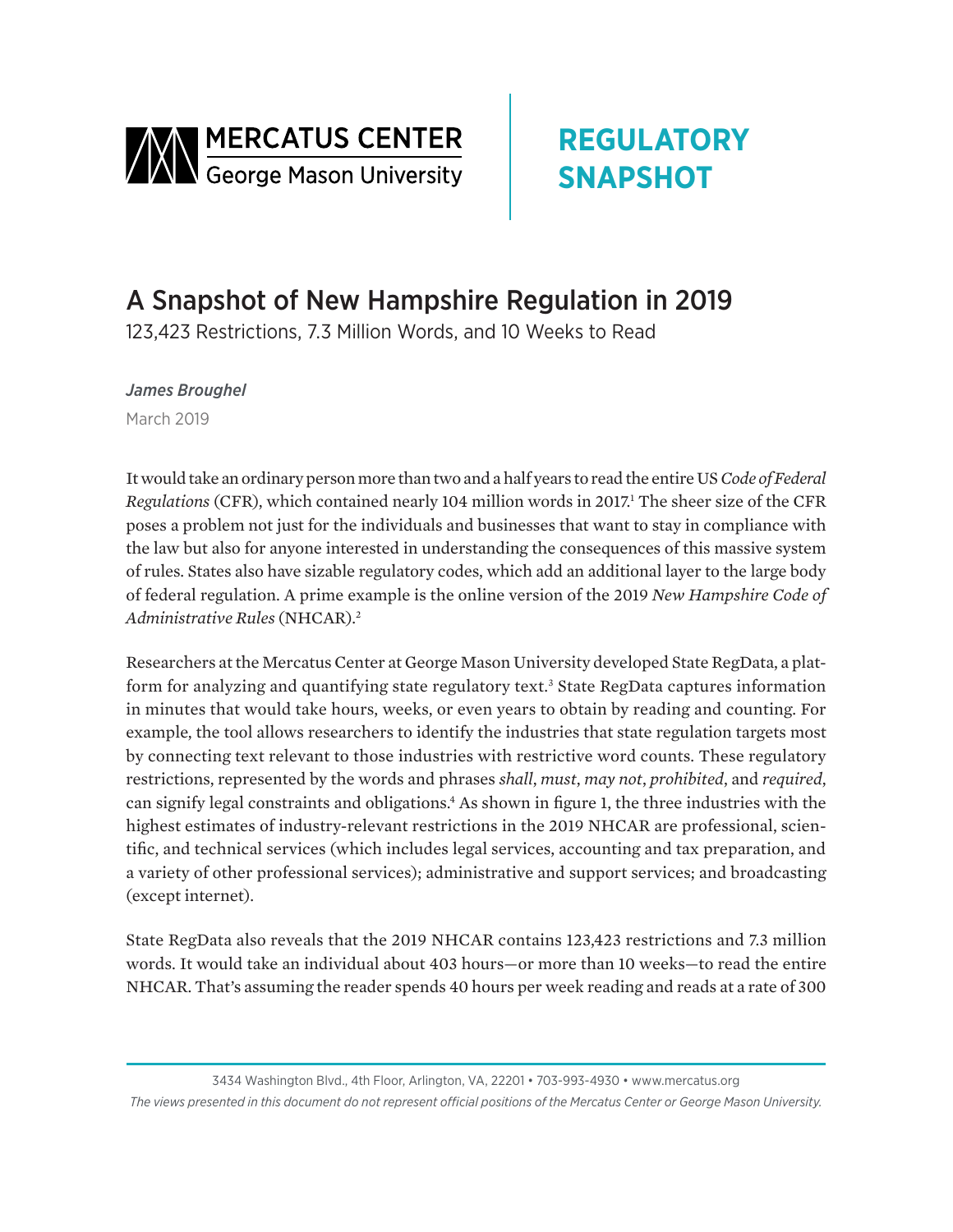

#### Figure 1. Top 10 Industries Targeted by New Hampshire State Regulation in 2019

Note: Industries are classified using the RegData 3.0 industry classifier. Some previous state regulatory snapshots published by the Mercatus Center used earlier versions of the RegData industry classifier.

Source: State RegData (New Hampshire data), [https://quantgov.org/state-regdata/.](https://quantgov.org/state-regdata/)

words per minute. By comparison, there are 1.09 million additional restrictions in the federal code.<sup>5</sup> Individuals and businesses in New Hampshire must navigate these different layers of restrictions to remain in compliance.

The titles and subtitles in the NHCAR are organized by agency and subagency. Figure 2 shows that the title of the NHCAR associated with the Department of Health and Human Services, Division of Public Health Services contains 11,469 restrictions. By this measure, this is the biggest regulator in New Hampshire. Coming in second is the commissioner's office within the Department of Safety, with 11,020 restrictions.

Federal regulation tends to attract the most headlines, but it is important to remember that the nearly 104 million words and 1.09 million restrictions in the federal code significantly understate the true scope of regulation in the United States. States like New Hampshire write millions of additional words of regulation and hundreds of thousands of additional restrictions. State-level requirements carry the force of law to restrict individuals and businesses just as federal ones do.

Researchers are only beginning to understand the consequences of the massive and growing federal regulatory system on economic growth and well-being in the United States.<sup>6</sup> Meanwhile, the effects of state regulation remain largely unknown. If this snapshot of New Hampshire regulation in 2019 is a good indicator, then the states are also active regulators, suggesting that the full impact of regulation on society is far greater than that of federal regulation alone.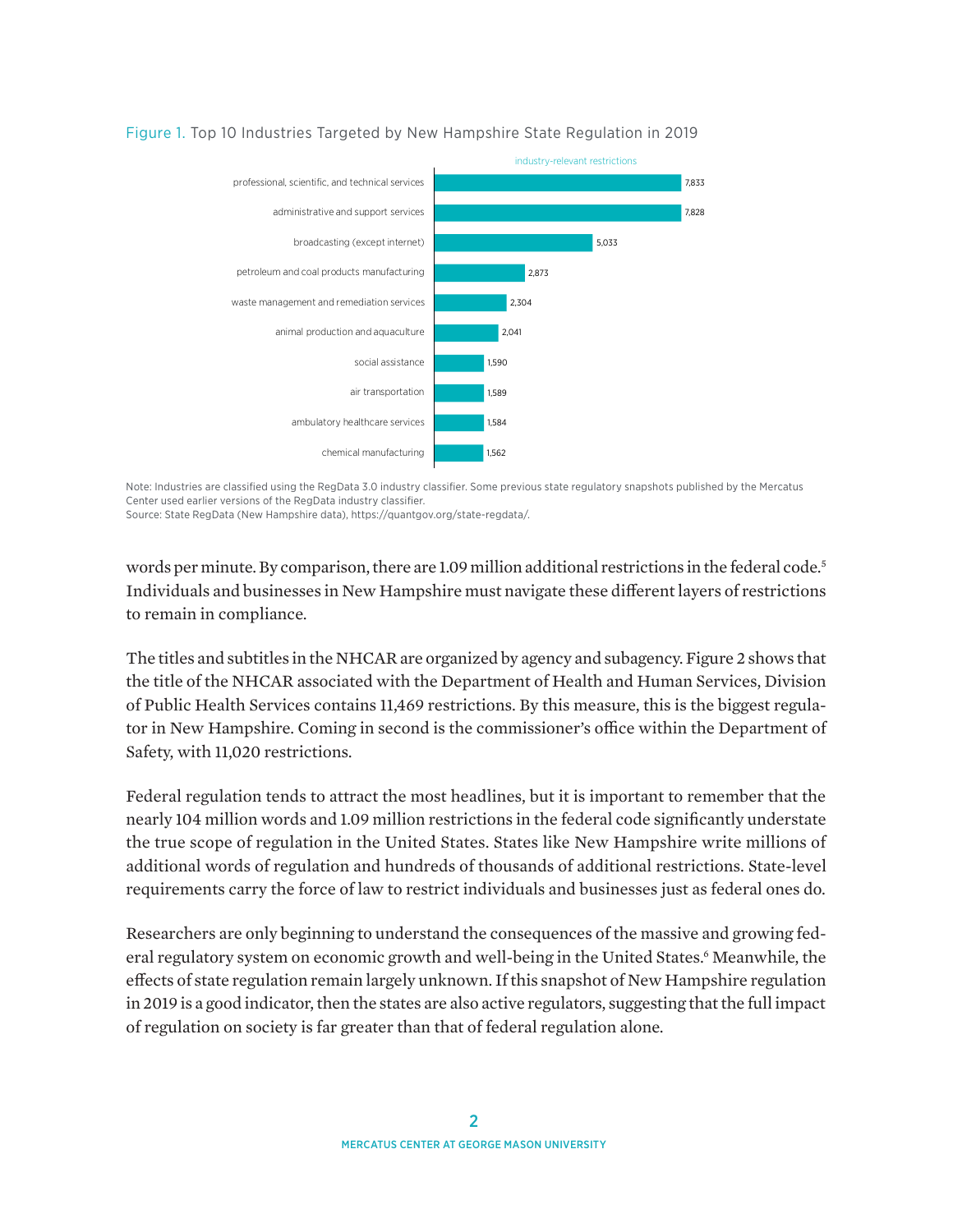

#### Figure 2. Top 10 Regulators in New Hampshire in 2019

Source: State RegData (New Hampshire data), [https://quantgov.org/state-regdata/.](https://quantgov.org/state-regdata/)

## **ACKNOWLEDGMENT**

The author would like to thank Michael Kotrous for helpful research and programming assistance that contributed to this report.

### **ABOUT THE AUTHOR**

James Broughel is a senior research fellow at the Mercatus Center at George Mason University. Broughel has a PhD in economics from George Mason University. He is also an adjunct professor in the economics department and the law school at George Mason University.

This regulatory snapshot was produced in part using **QuantGov**, a policy analytics platform that facilitates analysis of the causes and effects of various government actions. The QuantGov project treats policy text as data, allowing researchers to quickly and effectively examine broad policies (as articulated in bodies of text) by using some of the latest advances from data science, such as machine learning and other artificial intelligence technology. The Mercatus Center's team of data engineers, analysts, and developers created this platform and continually utilize and update it to produce data that support a variety of research products and to provide policymakers with data that inform positive policy change. More information is available at **quantgov.org**.

**Jonathan Nelson** Patrick A. McLaughlin Stephen Strosko Thurston Powers **Data lead** Policy Analytics Director Data Engineer Data Analyst